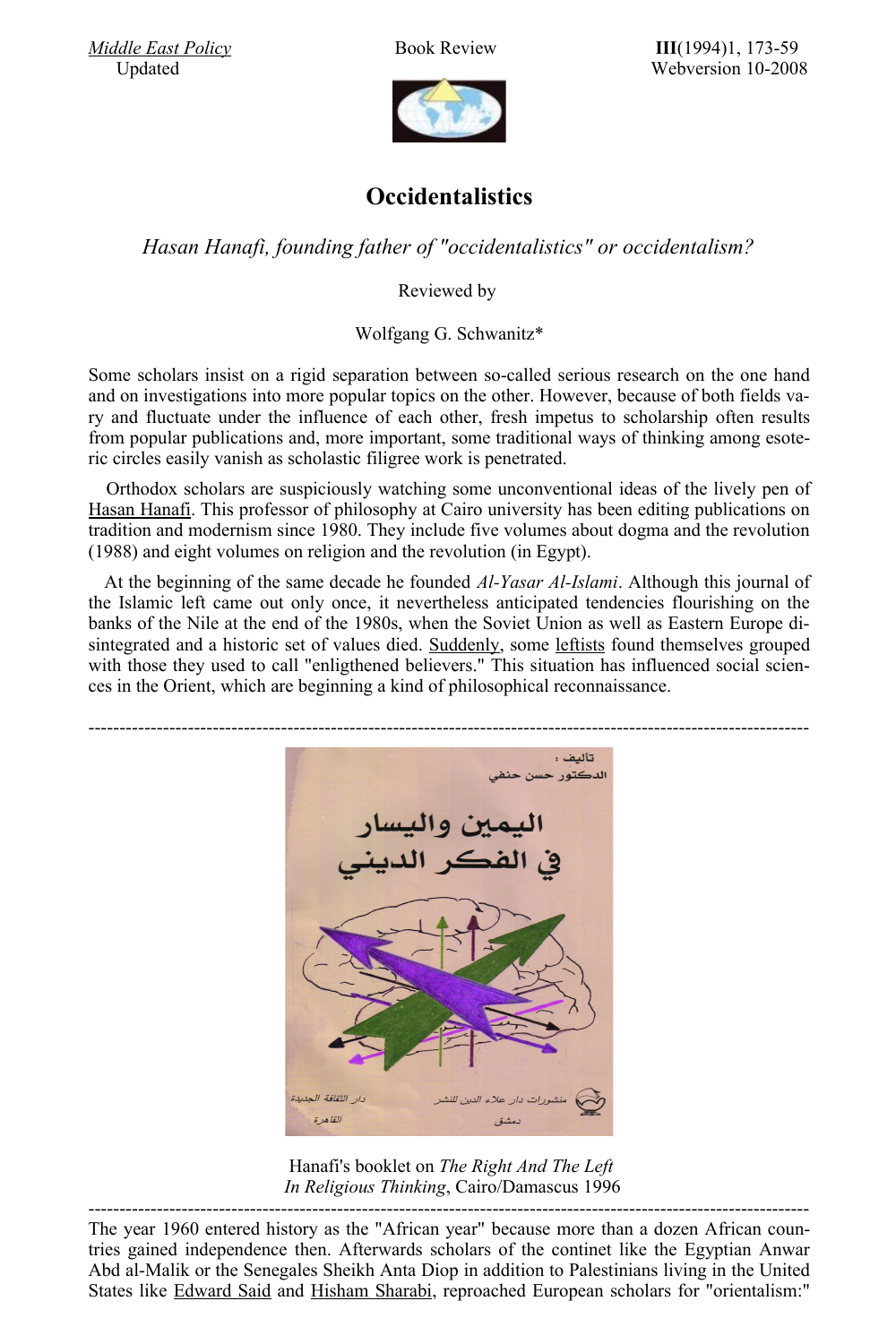Not only had the European folklorists paved the way for colonization; even now, despite the removal of the superstructure of colonialism and the recent independence of more than 100 countries, Euro-American supremacy continues to dominate schloarship, glorifying the past (*orientalizing the Orient*) and falsifying the present.

Then discussions started about "orientalistiscs" and **[orientalism](http://www.trafoberlin.de/pdf-dateien/Zachary Lockman Orientalism.pdf)** (and, according Sadiq Jalal al-Azm, on "ontological orientalism in reverse"). So it was only a question of time before the tables were turned.

Now under the headding ["Inheritance](http://www.highbeam.com/doc/1P3-974861401.html) and Renewal," which refers to his own heritage, foreign heritage and recent world, Hasan Hanafi introduces "occidentalistics." Although the Egyptian who considers himself a Muslim of the Left translated his basic term into English as "occidentalism" (p. 22), the word "occidentalistics" more closely corresponds to his conception: research into Western civilization within the Orient to enable the social scientists there to rise of being an object of orientalism to devising a subject of their very own - occidentalistics, the exploration of the civilizations of the West.

It makes sense to promote a home-grown rereading of sciences in the Orient, a self-confident philosophy of history and of a redefining of their own paths of development, which are rarely explored. Secondly, the appearance of a multiplicity of philosophies in Europe may be expected. Therefore, this work resembles a first swallow circling occidental skies over Euro-American centered social sciences. Philosophers from Marx to Weber actually did ask why oriental movements had not led to occidental rationalization, but they were not able to get to the bottom of the questions. That will be possible only after the South makes its own researches into (world) history, first on its own and then with the North. Both must be reconsidered and developed.



 Hanafi's *Introduction Into Occidentalism*, more appropriate translated as *Occidenta listics* though it does not exist, Cairo 1991 --------------------------------------------------------------------------------------------------------------------

[Hanafi's](http://en.wikipedia.org/wiki/Hassan_Hanafi) first chapter deals with the essentials of his proposed "occidentalistics" as an answer to [Eurocentrism](http://www.trafoberlin.de/pdf-dateien/Schwanitz_neu/August Bebel Mittelost.pdf) and other Western domination. The next three sections review European consciousness, its structure and some outstanding schools of thought from Kant and Hegel to Marx. Chapters five and six examine ideas from Europe and their limits in the twentieth century. The final remarks illuminate, historically and philosophically, this "we and the others" concept as well as European influence on the world of thinking in the Orient.

A very rare self-criticism (pp. 778-91) concludes this seminal work of the author, who hopes his book will give impetus in certain directions (p. 50-56). This is my **summary** of his thoughts: